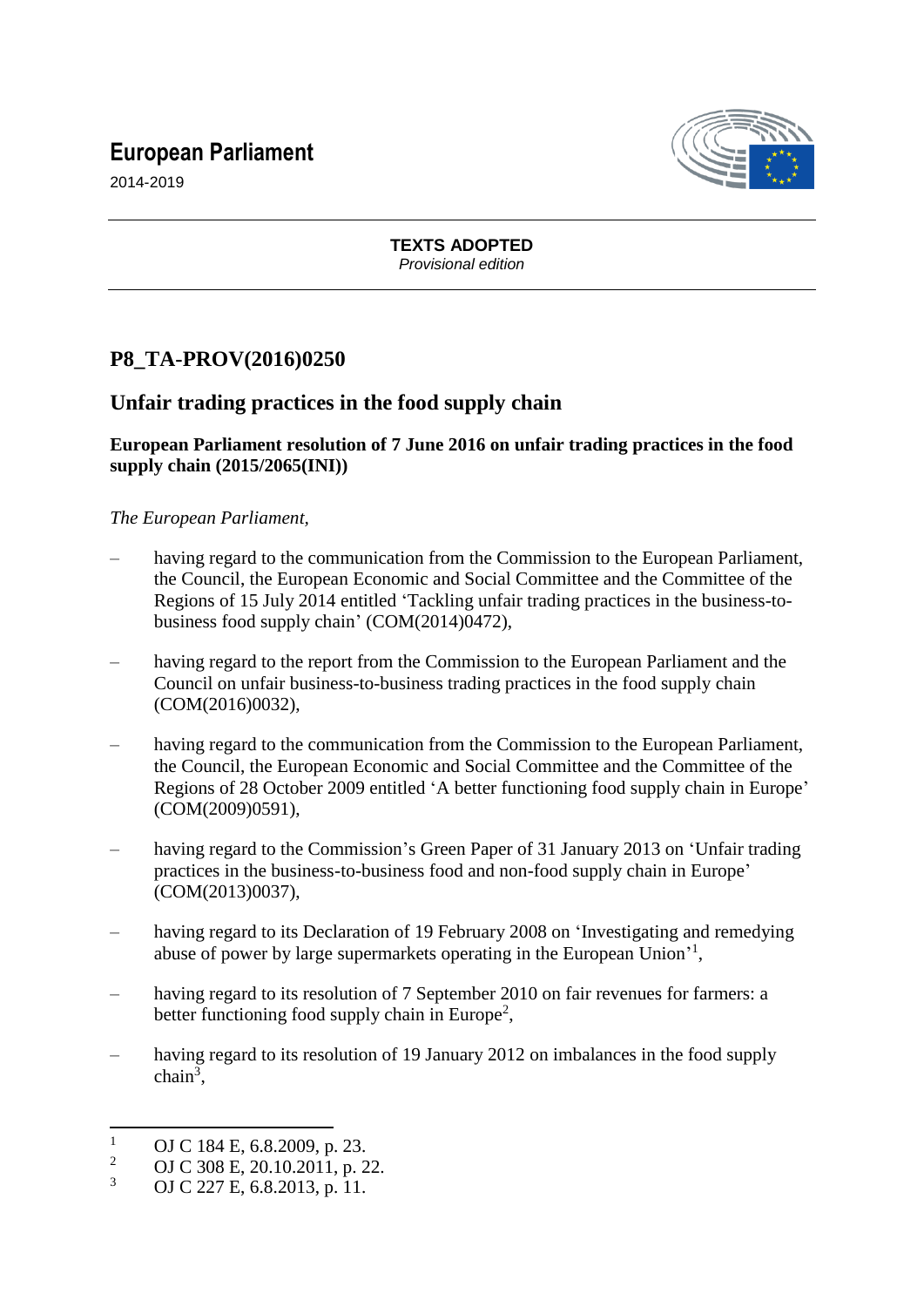- having regard to the European Economic and Social Committee's opinion of 12 November 2013 on the Commission's Green Paper on 'Unfair trading practices in the business-to-business food and non-food supply chain in Europe',
- having regard to the opinion of the European Economic and Social Committee on the large retail sector – trends and impacts on farmers and consumers<sup>1</sup>,
- having regard to its resolution of 19 January 2016 on the annual report on EU Competition Policy<sup>2</sup>, particularly paragraph 104 thereof,
- having regard to the Commission Decision of 30 July 2010 establishing the High Level Forum for a Better Functioning Food Supply Chain<sup>3</sup>,
- having regard to its resolution of 5 July 2011 on a more efficient and fairer retail  $market<sup>4</sup>,$
- having regard to the study 'Monitoring the implementation of principles of good practice in vertical relationships in the food supply chain', produced by Areté srl for the Commission (January 2016),
- having regard to its resolution of 11 December 2013 on the European Retail Action Plan for the benefit of all actors<sup>5</sup>,
- having regard to Directive 2006/114/EC of the European Parliament and of the Council of 12 December 2006 concerning misleading and comparative advertising<sup>6</sup>,
- having regard to Directive 2011/7/EU of the European Parliament and of the Council of 16 February 2011 on combating late payment in commercial transactions<sup>7</sup> ,
- having regard to Directive 2005/29/EC of the European Parliament and of the Council of 11 May 2005 concerning unfair business-to-consumer commercial practices in the internal market<sup>8</sup>,
- having regard to the UK Groceries Code Adjudicator Investigation into Tesco plc of 26 January 2016,
- having regard to Council Directive 93/13/EEC of 5 April 1993 on unfair terms in consumer contracts<sup>9</sup>,
- having regard to Regulation (EU) No 261/2012 of the European Parliament and of the Council of 14 March 2012 amending Council Regulation (EC) No 1234/2007 as regards

- $^{4}$  OJ C 33 E, 5.2.2013, p. 9.<br> $^{5}$  Texts adopted P7 TA(20)
- $^{5}$  Texts adopted, P7\_TA(2013)0580.
- $^{6}$  OJ L 376, 27.12.2006, p. 21.
- $\frac{7}{8}$  OJ L 48, 23.2.2011, p. 1.<br>
OJ L 149, 11.6.2005, p. 2
- <sup>8</sup> OJ L 149, 11.6.2005, p. 22.
- <sup>9</sup> OJ L 95, 21.4.1993, p. 29.

 $\overline{1}$  $\frac{1}{2}$  OJ C 255, 14.10.2005, p. 44.

<sup>&</sup>lt;sup>2</sup> Texts adopted, P8\_TA(2016)0004.<br>3 OLC 210, 2.8, 2010, p. 4.

 $\frac{3}{4}$  OJ C 210, 3.8.2010, p. 4.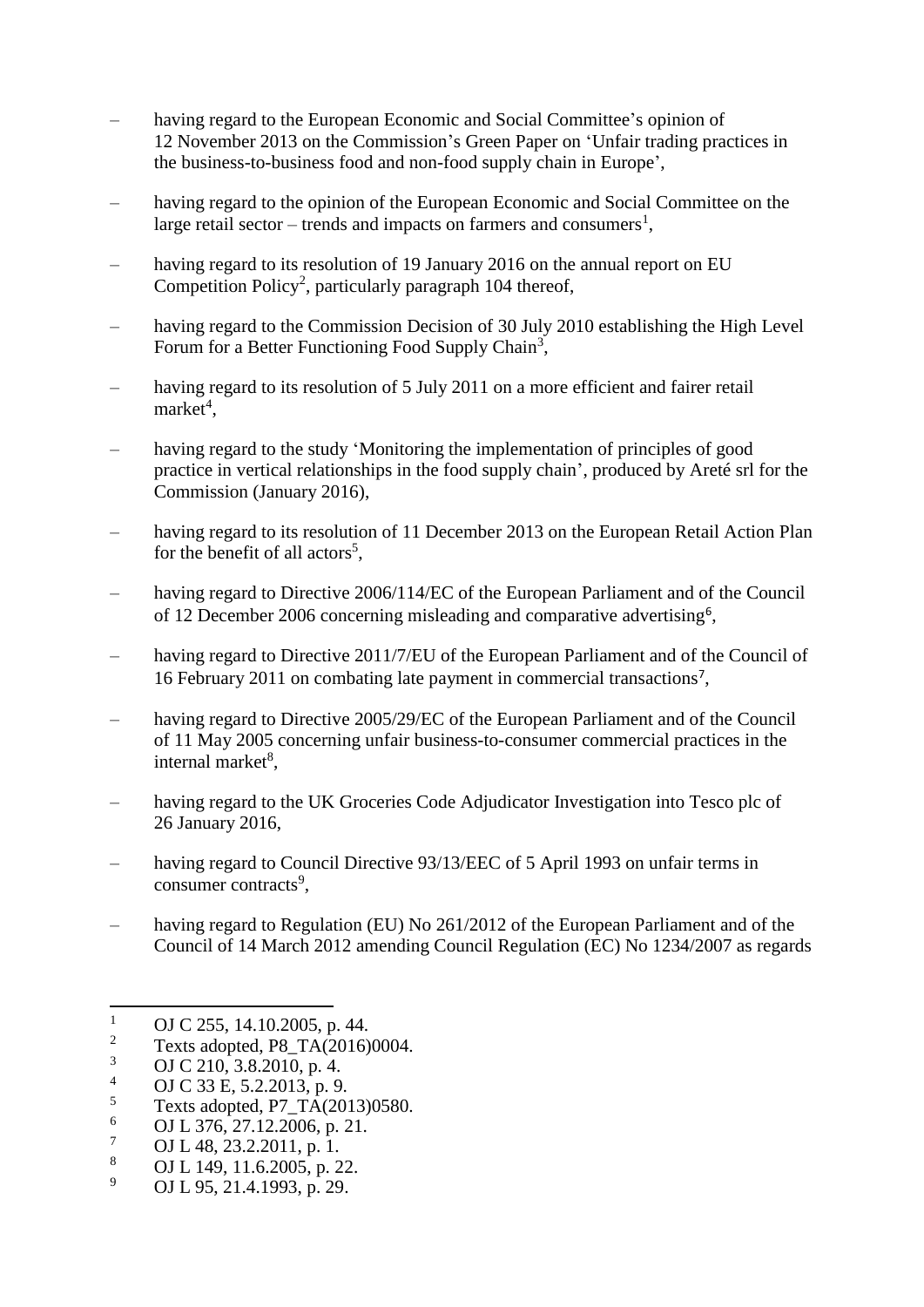contractual relations in the milk and milk products sector<sup>1</sup>,

- having regard to the Supply Chain Initiative progress report of July 2015,
- having regard to the 2012 report from Consumers International entitled 'The relationship between supermarkets and suppliers: what are the implications for consumers?',
- having regard to the universal framework for Sustainability Assessment of Food and Agriculture systems (SAFA) developed by the FAO,
- having regard to the extremely critical situation faced by farmers and agricultural cooperatives, especially in the dairy, pig meat, beef, fruit and vegetables, and cereals sectors,
- having regard to Rule 52 of its Rules of Procedure,
- having regard to the report of the Committee on the Internal Market and Consumer Protection and the opinion of the Committee on Agriculture and Rural Development (A8-0173/2016),
- A. whereas unfair trading practices (UTPs) are a serious problem, occurring in many sectors of the economy; whereas the Commission's report of 29 January 2016 on unfair business-to-business trading practices in the food supply chain (COM(2016)0032) confirms that those practices can occur at every stage of the food supply chain; whereas the problem is particularly evident in the food supply chain, having adverse effects on the weakest link in the chain; whereas the problem is attested to by all entities in the food supply chain and by many national competition authorities; whereas the Commission, Parliament and the European Economic and Social Committee have repeatedly drawn attention to the problem of UTPs;
- B. whereas 'unfairness' in the food supply chain is difficult to translate into infringement of current competition law, as its existing tools are only effective on some forms of anticompetitive behaviour;
- C. having regard to the size and strategic importance of the food supply chain for the European Union; whereas the sector employs over 47 million people in the EU and accounts for around 7 % of gross value added at EU level, and whereas the total value of the EU market for products connected with the retail food trade is estimated at EUR 1,05 billion; whereas the retail services sector accounts for 4,3 % of the EU's GDP and 17 % of the EU's  $SMEs^2$ ; whereas 99,1 % of undertakings in the food and drink sector are SMEs and microenterprises;
- D. whereas the single market has brought major benefits to operators in the food supply chain, and the food trade has an increasingly significant cross-border dimension and is of particular importance for the functioning of the internal market; whereas cross-border trade between EU Member States accounts for 20 % of the EU's total food and drink production; whereas 70 % of all Member States' food exports are to other Member States:

 $\mathbf{1}$  $\frac{1}{2}$  OJ L 94, 30.3.2012, p. 38.

Eurostat, 2010.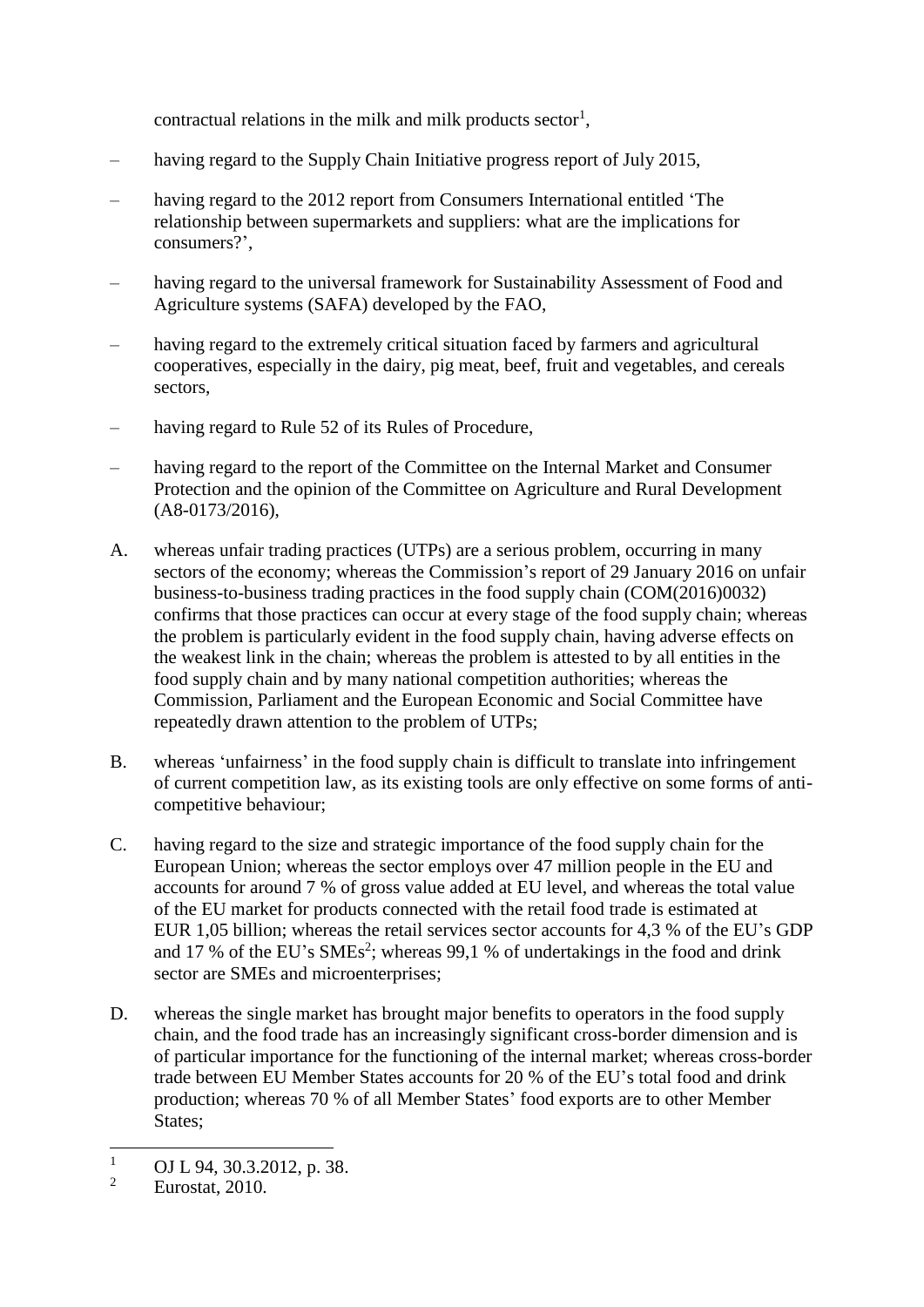- E. whereas significant structural changes have taken place in the business-to-business (B2B) food supply chain in recent years, involving a high level of concentration and vertical and cross-border integration of entities operating in the production sector, and especially in the processing and retail sectors, as well as upstream to production;
- F. whereas entities involved in the food products supply chain have reported UTPs principally consisting of:
	- payment delays;
	- restricted access to the market;
	- unilateral or retroactive changes to contract terms;
	- failure to provide either sufficiently detailed or unambiguously formulated information on contract terms;
	- refusal to conclude a written contract;
	- sudden and unjustified cancellation of a contract;
	- unfair transfer of commercial risk;
	- demanding payment for goods or services that are of no value to one party to the contract;
	- charges for fictitious services;
	- transferring transport and storage costs to suppliers;
	- forced involvement in promotions, charging to place goods in prominent positions in shops and other additional fees;
	- transferring to suppliers the costs of promoting goods in sales areas;
	- imposing unconditional return of unsold merchandise;
	- exerting pressure to cut prices;
	- preventing trading partners from sourcing from other Member States (territorial supply constraints):
- G. whereas, given the impossibility of stopping an agricultural production process once it has begun, and the perishable nature of its products, farmers are particularly susceptible to UTPs in the food supply chain;
- H. whereas producers sometimes work at a loss following negotiations with other actors in the food supply chain that put them at a disadvantage, e.g. through supermarket markdowns and reductions;
- I. whereas UTPs occur where there are inequalities in trading relations between partners in the food supply chain, resulting from bargaining power disparities in business relations, which are the result of the growing concentration of market power among a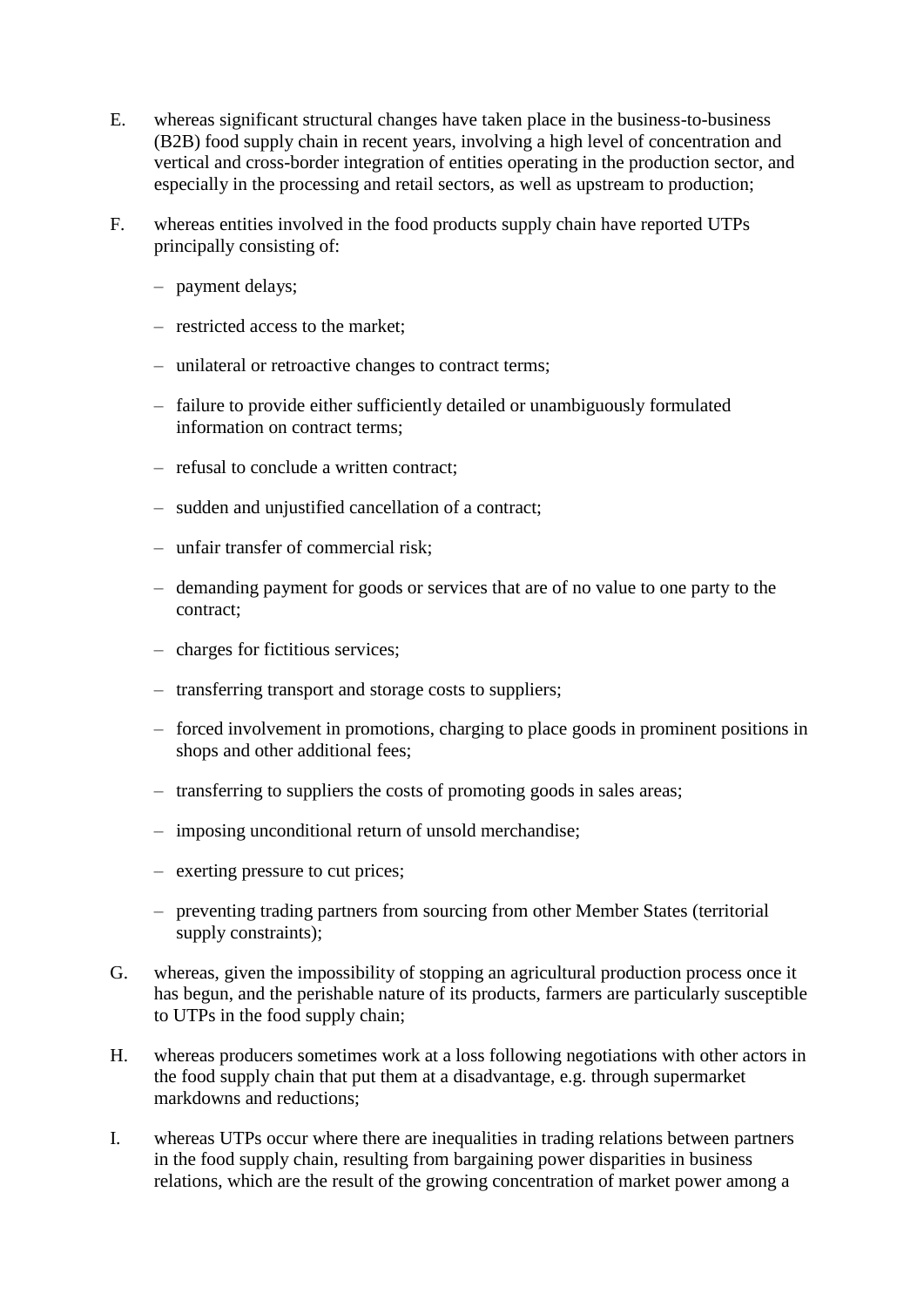small number of multinational groups, and whereas these disparities tend to harm small and medium-sized producers;

- J. whereas UTPs can have harmful consequences for the individual entities in the food supply chain, particularly in the case of farmers and SMEs, which in turn can have an impact on the entire EU economy, as well as on final consumers by limiting their choice of products and access to new and innovative goods; whereas UTPs may have an impact on price negotiations between enterprises, discourage cross-border trade in the EU and hinder the proper functioning of the internal market; whereas, in particular, unfair practices can result in enterprises cutting back on investment and innovation, including in the fields of environmental protection, working conditions and animal welfare, owing to a reduction in income and a lack of certainty, and may lead them to abandon production, processing or trading activities;
- K. whereas UTPs are an obstacle to the development and smooth functioning of the internal market, and can seriously disrupt the proper functioning of the market;
- L. whereas UTPs can result in excessive costs, or lower-than-expected revenues for businesses with weaker bargaining power, as well as in overproduction and food waste;
- M. whereas consumers potentially face a loss in product diversity, cultural heritage and retail outlets as a result of UTPs;
- N. whereas SMEs and microenterprises, which make up over 90 % of the EU's economic fabric, are particularly vulnerable to UTPs, and are more affected than large enterprises by the impact of UTPs, which makes it harder for them to survive on the market, to undertake new investments in products and technology and to innovate, and makes it more difficult for SMEs to expand their activities, including across borders within the single market; whereas SMEs are discouraged from engaging in commercial relationships by the risk of UTPs being imposed on them;
- O. whereas UTPs do not only take place in the food supply chain, but just as often in nonfood supply chains such as those of the garment industry and the automotive industry;
- P. whereas many Member States have introduced various ways of countering UTPs, in some cases by means of voluntary and self-regulatory schemes and in others through relevant national regulations; whereas this has led to a high degree of divergence and diversification between countries in terms of the level, nature and form of legal protection; whereas some countries have not taken any action in this area;
- Q. whereas some Member States that had initially chosen to counter UTPs by means of voluntary schemes have subsequently decided to address them through legislation;
- R. whereas UTPs are covered only in part by competition law;
- S. whereas European competition law should permit consumers to benefit from a wide range of quality products at competitive prices, while ensuring that undertakings have an incentive to invest and innovate by giving them a fair chance to promote the advantages of their products without being unduly forced out of the market by UTPs;
- T. whereas European competition law should enable the final consumer to purchase goods at a competitive price, but must also ensure free and fair competition between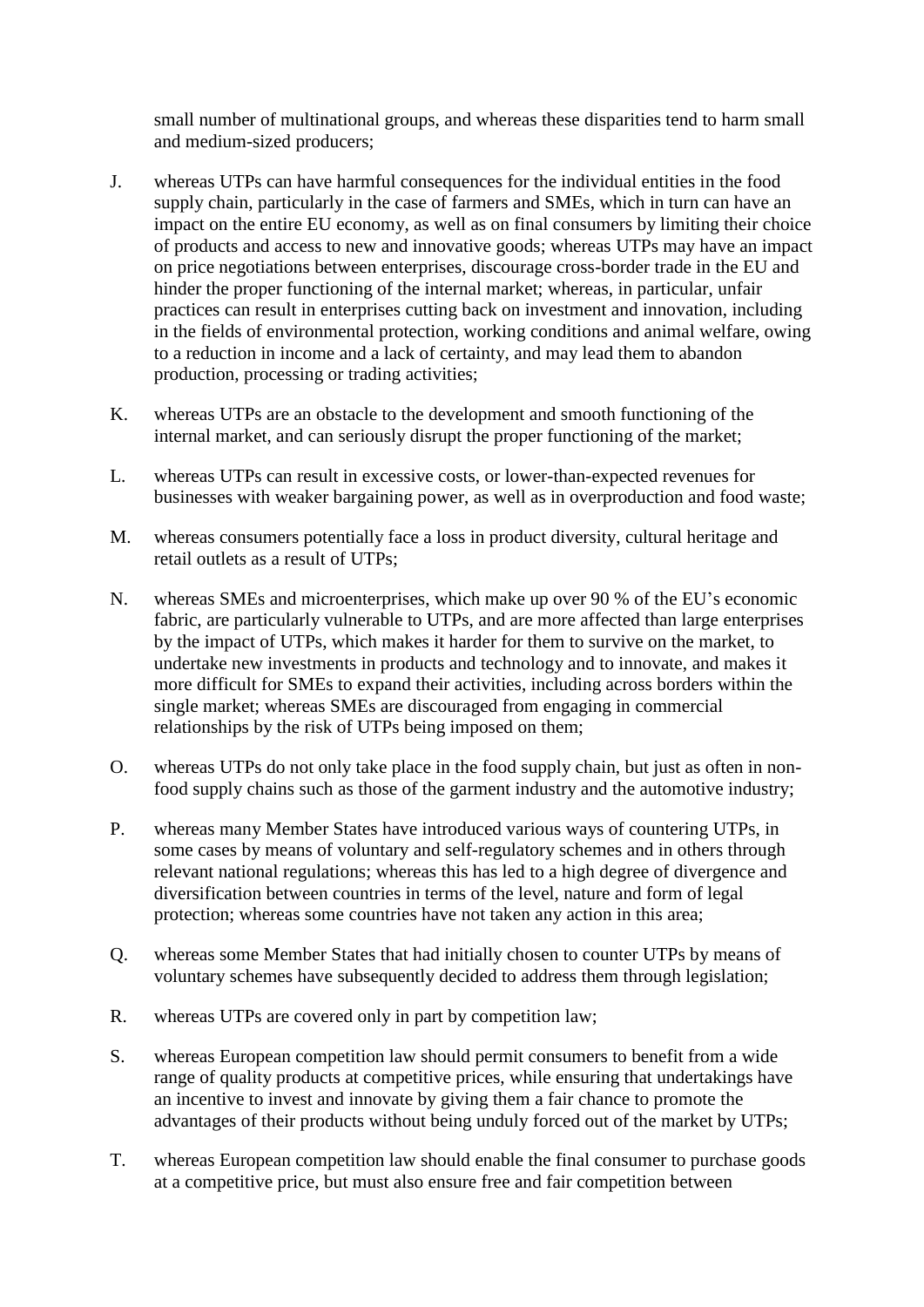undertakings, notably in order to encourage them to innovate;

- U. whereas the 'fear factor' comes into play in commercial relationships, with the weaker party being unable to make effective use of their rights and unwilling to lodge a complaint about UTPs imposed by the stronger party, for fear of compromising their commercial relationship;
- V. whereas the performance of the food supply chain affects EU citizens' daily lives, given that approximately 14 % of their household expenditure is spent on food;
- W. whereas many actors operate in the food supply chain, including manufacturers, retailers, intermediaries and producers, and UTPs may occur at different levels of the chain;
- X. whereas the 'fear factor' means that small suppliers will not be able to make effective use of their right, if created, to go to court, and that other, cheap and accessible mechanisms, such as mediation by an independent adjudicator, will better serve their interests;
- Y. whereas the Supply Chain Initiative (SCI) has major limitations e.g. there are no penalties for non-compliance and there is no option of lodging confidential complaints – meaning that it cannot be used as an effective tool to combat UTPs;
- 1. Welcomes the steps taken to date by the Commission to combat UTPs with a view to securing a more balanced market and to overcoming the current fragmented situation resulting from the different national approaches to addressing UTPs in the EU, but points out that these steps are not sufficient to combat UTPs; welcomes the abovementioned Commission report of 29 January 2016, as well as the long-expected accompanying study on the monitoring of the implementation of principles of good practice in vertical relationships in the food supply chain, but notes its conclusions, which do not pave the way for an EU-level framework to tackle unfair trading practices at EU level;
- 2. Welcomes the action taken by the High Level Forum for a Better Functioning of the Food Supply Chain and the setting up of the expert platform on B2B practices, which has drawn up a list, a description and an assessment of trading practices that may be regarded as grossly unfair;
- 3. Acknowledges the setting up and development of the SCI, which plays an important role in promoting cultural change and improving business ethics, and which has resulted in the adoption of a set of principles of good practice for vertical relationships in the food supply chain and a voluntary framework for the implementation of those principles which only in the second year of its operation already numbers over one thousand participating companies from across the entire EU, and those mainly SMEs; welcomes the progress made so far, and believes that efforts to promote fair trading practices in the food supply chain should make a real impact but cannot currently be considered sufficient to tackle the problem of UTPs in the food supply chain; stresses, however, that the effectiveness of the SCI, as recognised by both the recent Commission report and external evaluation, is undermined by a broad range of shortcomings, such as weaknesses in governance, limitations in transparency, no enforcement measures or penalties, a lack of effective deterrents against UTPs, and not allowing for individual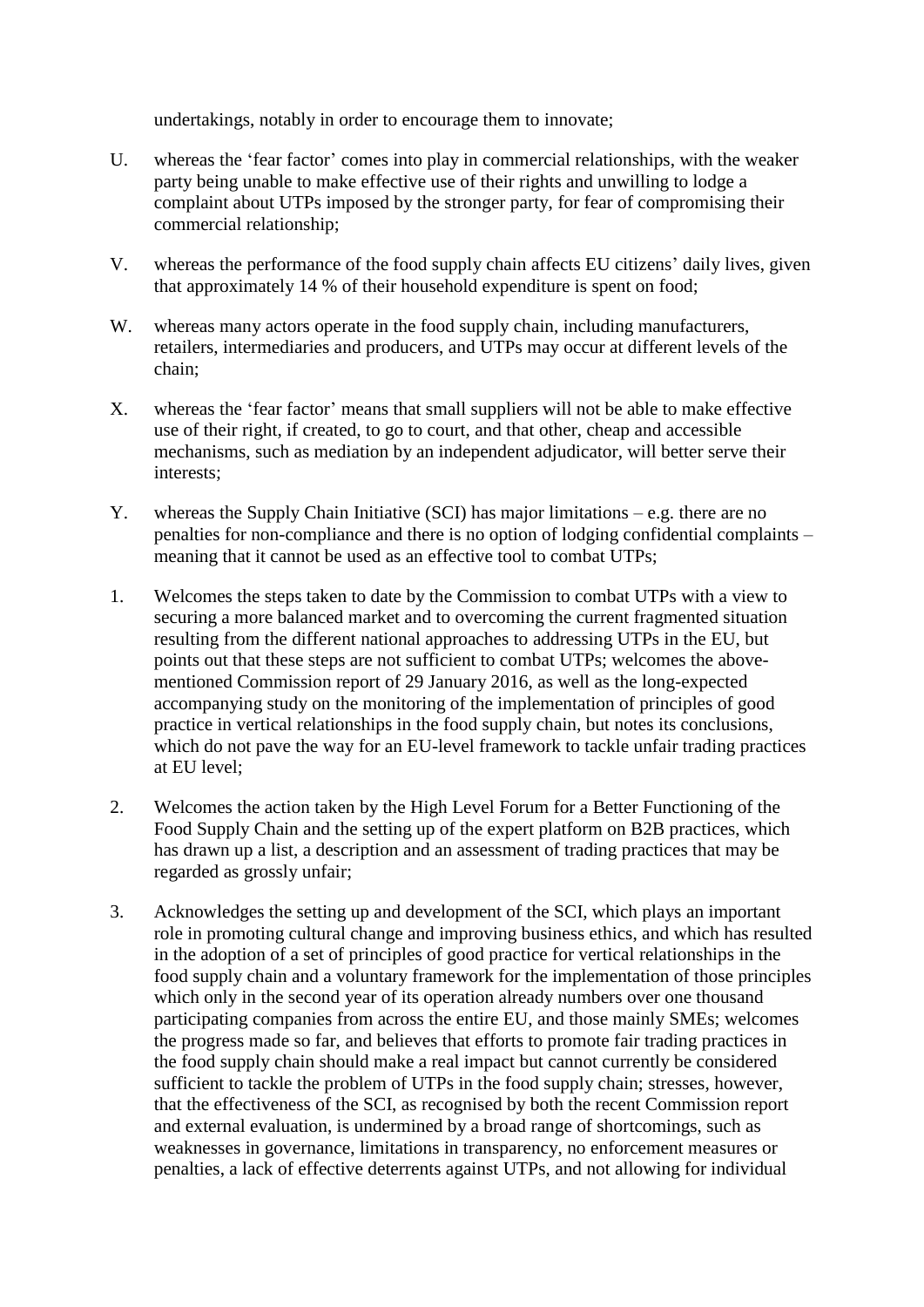anonymous complaints by potential victims of UTPs or own-initiative investigations by an independent body, which consequently leads to under-representation of SMEs and farmers, in particular, who may find the SCI inadequate for its purpose; recommends the setting up of similar supply chain initiatives in other relevant non-food sectors;

- 4. Regrets, however, that some of the dispute resolution options promoted by the SCI have not yet been used in practice, meaning that the assessment of their effectiveness is based on theoretical judgments; is concerned that no concrete case has been examined to assess the SCI's role in tackling UTPs, and that a more detailed analysis has not been carried out as regards the collection of data relating to complaints received and resolved; believes that the failure to carry out such an in-depth assessment undermines the overall judgment of the initiative; is disappointed by the statement, as recognised by the aforementioned Areté study evaluating the effectiveness of the SCI, that 'the actual achievements of the SCI may seem very modest if measured against the actual or perceived magnitude and seriousness of the issue of UTPs';
- 5. Notes the setting up of SCI national platforms of organisations and businesses in the food supply chain to encourage dialogue between the parties, promote the introduction and exchange of fair trading practices and seek to put an end to UTPs, but wonders whether they are really effective; points out, however, that some national platforms have not delivered on these objectives and that, as in the case of Finland, farmers have abandoned the platform; proposes that Member States be encouraged and given incentives to take further action, using suitable instruments, on any complaints or nonconformities reported by these national platforms;
- 6. Takes the view that the principles of good practice, and the list of examples of fair and unfair practices in vertical relations in the food supply chain, should be extended and enforced in an effective manner;
- 7. Welcomes the Commission`s currently on-going study on choice and innovation in the retail sector; believes that this exercise would be instrumental in clarifying the evolution and drivers for choice and innovation at overall market level;
- 8. Welcomes the development of alternative and informal mechanisms for dispute settlement and redress, in particular through mediation and amicable arrangements;
- 9. Notes that where UTPs exist in the food supply chain, they are contrary to basic principles of law;
- 10. Condemns practices that exploit imbalances in bargaining power between economic operators and that have an adverse effect on freedom to contract;
- 11. Points out that UTPs, when imposed by parties in a stronger bargaining position, have a negative impact throughout the food supply chain, including on employment, to the detriment of consumer choice and of the quality, variety and innovativeness of the products made available; stresses that UTPs can hamper business competitiveness and investment, and push companies to make savings at the expense of salaries, working conditions or the quality of raw materials;
- 12. Reaffirms that free and fair competition, balanced relations among all actors, freedom to contract, and strong and effective enforcement of the relevant legislation – making it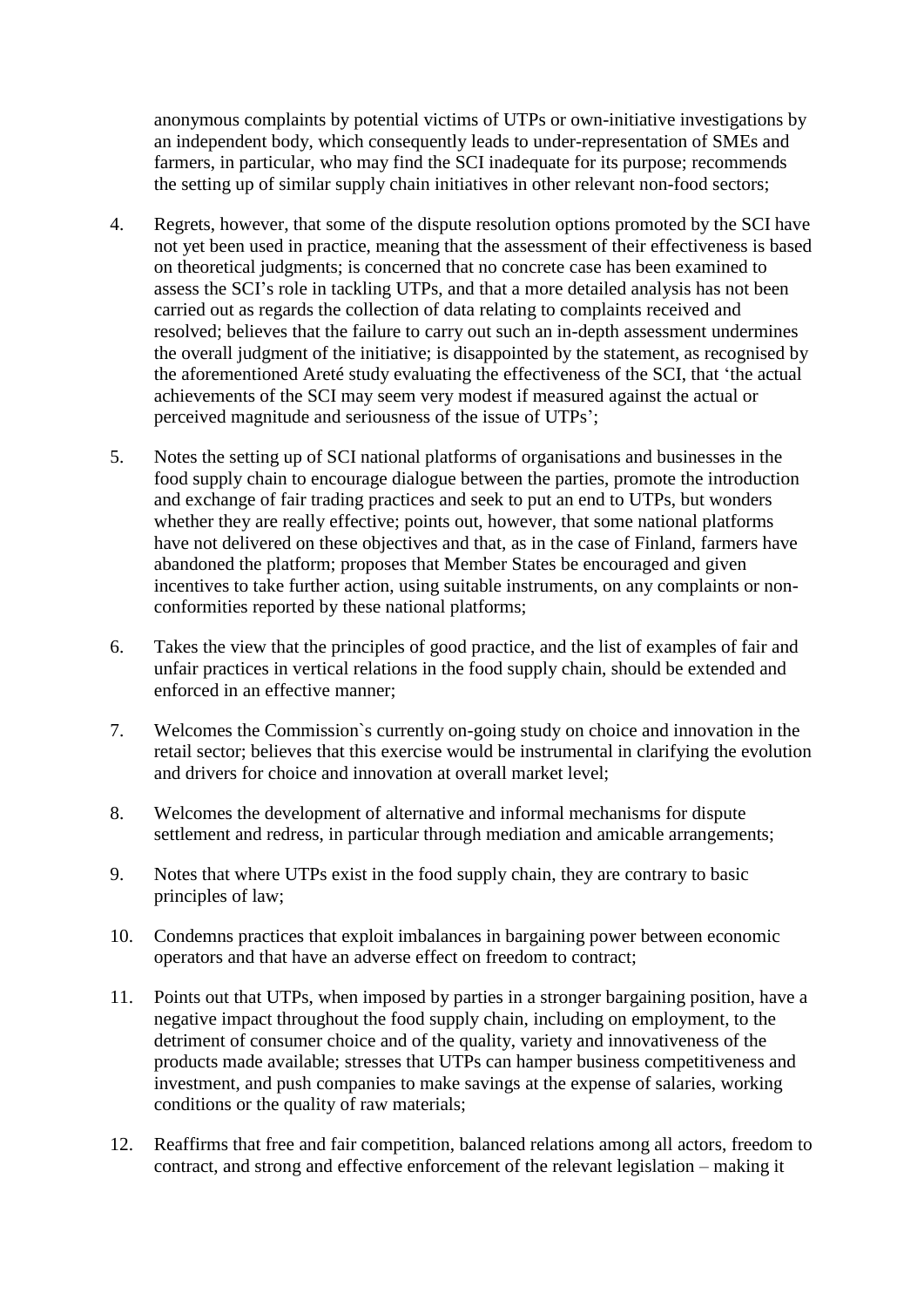possible to protect all economic actors in the food supply chain, irrespective of geographical location – are of key importance in ensuring the proper functioning of the food supply chain and in guaranteeing food security;

- 13. Points out the need to build mutual trust between supply chain partners, on the basis of the principles of freedom to contract and a mutual beneficial relationship; underlines the corporate social responsibility of the larger contracting party to limit its advantage during negotiations and to work with the weaker party towards a solution that is positive for both parties;
- 14. Welcomes the Commission's acknowledgement, in its Green Paper of 31 January 2013, that there is no true contractual freedom where there is marked inequality between parties;
- 15. Recognises that UTPs result primarily from income and power imbalances in the food supply chain, and stresses that these must urgently be addressed in order to ameliorate the situation for farmers in the food sector; notes that selling below the cost of production, and the serious misuse of basic agricultural foods such as dairy, fruit and vegetables as 'loss leaders' by large-scale retailers, threaten the long-term sustainability of EU production of such items; welcomes efforts, such as the Tierwohl Initiative in Germany, aimed at helping farmers to compete on the basis of their products' merits;
- 16. Points out that UTPs have serious negative consequences for farmers, such as lower profits, higher-than-estimated costs, food overproduction and wastage, and financial planning difficulties; emphasises that such negative consequences ultimately reduce consumer choice;
- 17. Questions the unwavering support expressed in the Commission's report for the SCI, given its limitations; reiterates farmers' reluctance to participate on account of the lack of trust, the restrictions on anonymous complaints, the lack of statutory power, the inability to apply meaningful sanctions, the absence of adequate mechanisms to combat well-documented UTPs, and concerns about imbalances in the nature of enforcement mechanisms that have not been taken adequately into account; regrets the Commission's reluctance to ensure anonymity and appropriate sanctions;
- 18. Believes that the SCI and other national and EU voluntary systems (codes of good practice, voluntary dispute settlement mechanisms) should be developed further and promoted as an addition to effective and robust enforcement mechanisms at Member State level, ensuring that complaints can be lodged anonymously and establishing dissuasive penalties, together with EU-level coordination; encourages producers and traders, including farmers' organisations, to become involved in such initiatives; takes the view that these initiatives should be available to all suppliers who are not concerned about their anonymity, and that they may usefully evolve as platforms for education and the sharing of best practices; notes that the Commission, in its recent report, states that the SCI needs to be improved, in particular to take account of confidential complaints and as regards the granting of investigatory and sanctioning powers to independent bodies;
- 19. Asks the Commission to take steps to ensure effective enforcement mechanisms, such as the development and coordination of a network of mutually recognised national authorities at EU level; emphasises, in this context, the UK Groceries Code Adjudicator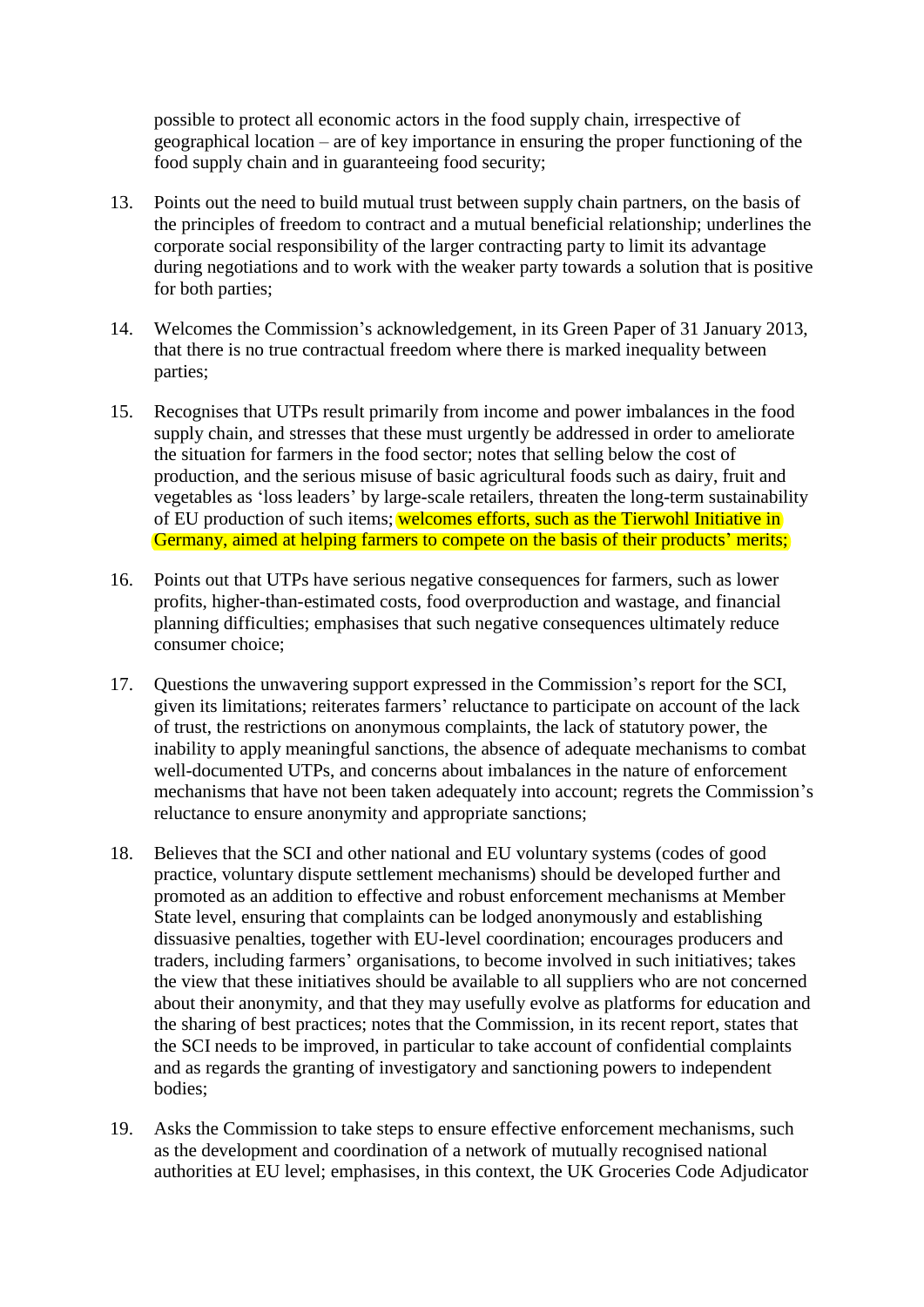as a possible model to follow at EU level, which could create a real deterrent against UTPs and help to eliminate the 'fear factor';

- 20. Welcomes the recent step taken by the SCI to enable SMEs and micro-enterprises to join under a simplified procedure; notes that the number of registered SMEs has increased; points out, however, that the SCI needs to be further strengthened through a number of actions, identified by the Commission in its report of 29 January 2016, in relation to which progress should be monitored by the Commission with a view to:
	- stepping up efforts to publicise and improve awareness of the SCI, especially among SMEs;
	- ensuring the impartiality of the governance structure, e.g. by establishing an independent chair who is not affiliated to specific stakeholder groups;
	- allowing alleged victims of UTPs to complain confidentially;
	- enhancing internal procedures to check that individual operators comply with their process commitments and to monitor the occurrence and outcome of bilateral disputes in a confidential manner;
- 21. Notes the Commission's observation that farmers' representatives have decided not to join the SCI as, in their view, it does not ensure sufficient confidentiality for complainants and lacks statutory powers for independent investigations and meaningful sanctions, as well as mechanisms to combat well-documented UTPs, and as their concerns about imbalances in the nature of enforcement mechanisms have not been properly taken into account; believes that farmer participation is crucial, and that decreased participation does not reflect a lack of awareness, but rather a lack of faith in current SCI procedures and governance; proposes, therefore, that improving the functioning of the SCI via, inter alia, independent governance, confidentiality and anonymity, and effective enforcement and deterrence, could, as a first step, increase farmer interest, support, and, thereby, participation;
- 22. Calls on the Commission and the Member States to facilitate and encourage producers to join producer organisations (POs) and associations of producer organisations (APOs) in order to increase their bargaining power and position in the food supply chain;
- 23. Acknowledges, nonetheless, that voluntary and self-regulatory schemes can offer a costeffective means to ensure fair conduct in the market, resolve disputes and put an end to UTPs, if coupled with independent and effective enforcement mechanisms; underlines, however, that, so far, such schemes have shown limited results owing to a lack of proper enforcement, under-representation of farmers, impartial governance structures, conflicts of interest between the parties concerned, dispute settlement mechanisms that fail to reflect supplier 'fear factor' and the fact that they do not apply to the whole supply chain; calls on the Commission to continue supporting the exchange of best practices among Member States;
- 24. Notes that there is EU legislation already in place to combat unfair business-toconsumer commercial practices (Directive 2005/29/EC), but points out that there is no EU legislation to combat unfair practices between different operators in the agri-food chain;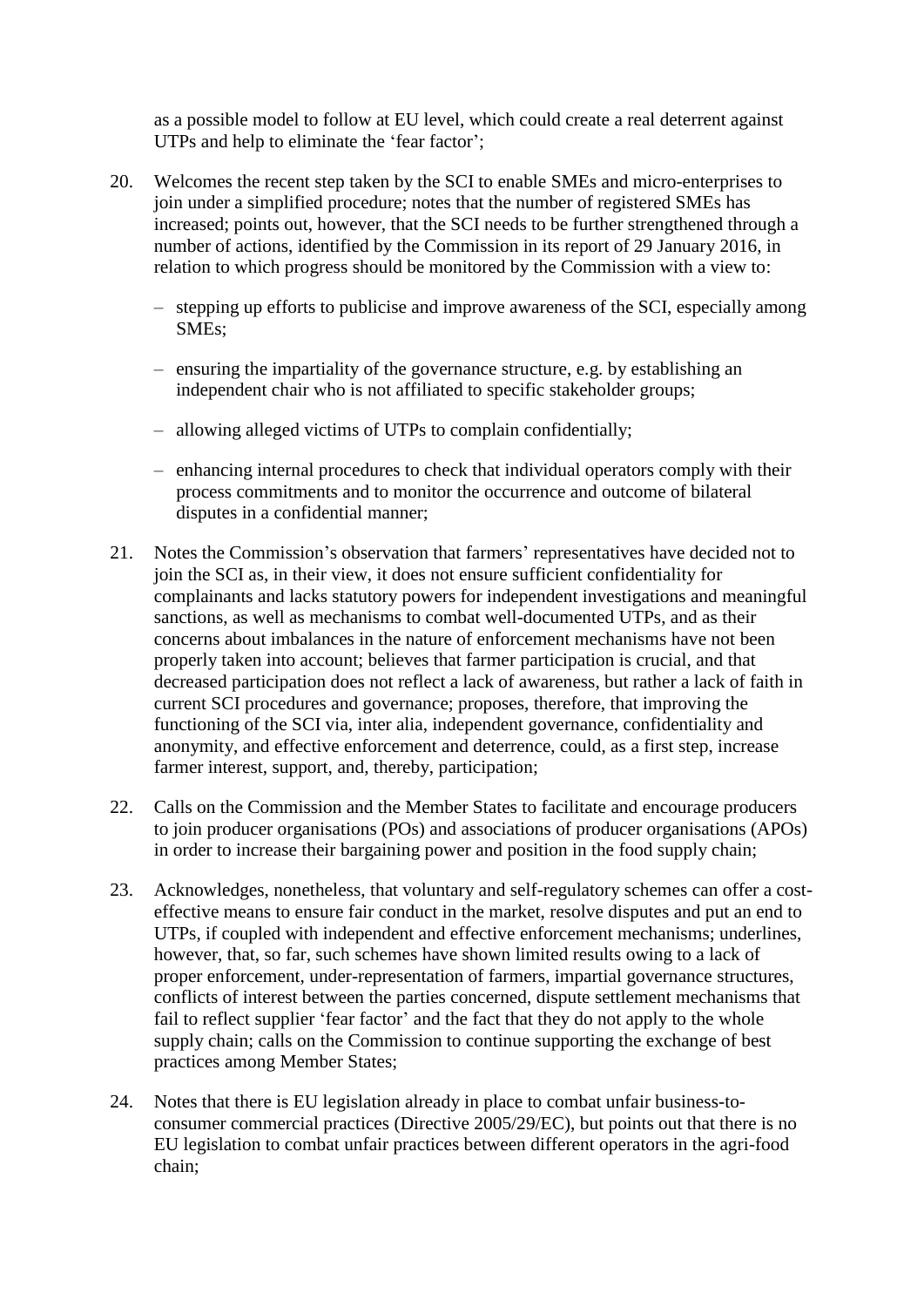- 25. Points out that any serious analysis of UTPs must take as its starting point the new economic paradigm that has emerged over the last few years: large-scale retail in which access to sales outlets has become the subject of fierce competition under the control of the supermarkets; points out that some competition authorities have identified specific practices involving the transfer of excessive risk to suppliers which could render them less competitive; points out that those authorities have also concluded that own brands bring in an element of horizontal competition vis-à-vis industry brands that has not been given sufficient consideration;
- 26. Stresses that action to combat UTPs will help to ensure the proper functioning of the internal market and to develop cross-border trading within the EU and with third countries; points out that the fragmented nature of the markets, and disparities between national laws on UTPs, expose supply chain operators to a range of diverse market conditions and can lead to the practice known as 'forum shopping', which, in turn, could lead to regulatory uncertainty;
- 27. Calls on the Commission and the Member States fully and consistently to enforce competition law, rules on unfair competition and anti-trust rules, and, in particular, to impose firm penalties for abuse of a dominant position in the food supply chain;
- 28. Considers it essential to ensure that EU competition law takes into account the specific features of agriculture and serves the welfare of producers as well as consumers, who play an important role in the supply chain; believes that EU competition law must create the conditions for a more efficient market that enables consumers to benefit from a wide range of quality products at competitive prices, while ensuring that primary producers have an incentive to invest and innovate without being forced out of the market by UTPs;
- 29. Points out that while private, own-brand labelled products can bring increased value, choice and 'fair trade' products to consumers, they also represent a strategic issue in the medium- and long-term, as they introduce a horizontal dimension to competition in respect of industrial brands that had never previously been a factor and that can give an unfair and anti-competitive position to retailers, who become both customer and competitor; draws attention to the existence of a 'risk threshold' beyond which the market penetration of own brands in a given category of product could turn the current positive effects of own brands into negative effects, and provide a disincentive as regards the innovative efforts of many companies; insists, therefore, that the issue of private own-brands requires particular attention from the Commission and competition authorities, specifically with regard to the need to assess the potential long-term consequences for the supply chain and the position of farmers within it, while bearing in mind that consumer habits in Member States vary;
- 30. Calls on the Commission and the Member States to fully and consistently enforce Directive 2011/7/EU on combating late payments in commercial transactions, in order that creditors be paid within 60 days by businesses, or otherwise face interest payments and payment of reasonable recovery costs of the creditor;
- 31. Invites the Commission to submit a proposal, or proposals, for an EU-level framework laying down general principles and taking proper account of national circumstances and best practices to tackle UTPs in the entire food supply chain in order to ensure a level playing-field across Member States that will enable markets to operate as they should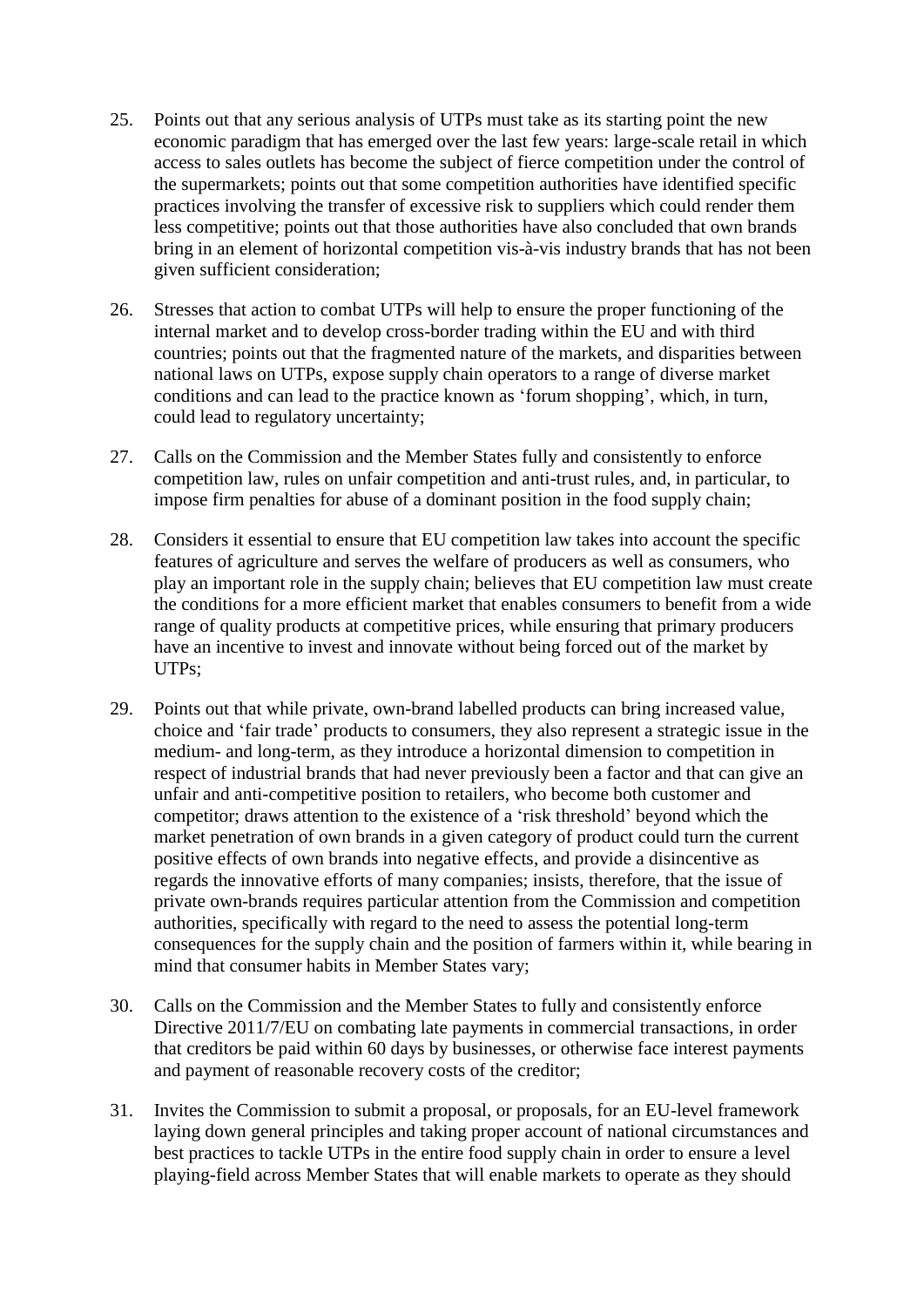and fair and transparent relations to be maintained between food producers, suppliers and distributors;

- 32. Believes strongly that the definition of UTPs outlined by the Commission and relevant stakeholders in the document "Vertical relationships in the Food Supply Chain: Principles of Good Practice", dated 29 November  $2011<sup>1</sup>$ , should be taken into account, along with an open list of UTPs, when submitting a proposal for an EU-level framework;
- 33. Suggests, furthermore, that anonymity and confidentiality be incorporated into any future legislative initiative, or initiatives, in this area;
- 34. Considers that Member States should, when not already the case, establish or recognise public agencies or dedicated bodies like an adjudicator, at national level with responsibility for enforcing action to combat unfair practices in the food supply chain; takes the view that public agencies of this kind can facilitate enforcement, e.g. by being empowered to open and conduct investigations on their own initiative and on the basis of informal information or complaints dealt with on a confidential basis (thus overcoming the 'fear factor'), and can act as a mediator between the parties involved; stresses the need for mutual recognition and effective cooperation at EU level between national authorities to ensure sharing of relevant information, particularly on good practice, and expertise concerning new types of UTPs, acting in full respect for the principle of subsidiarity;
- 35. Calls on the Commission, the Member States and other relevant stakeholders, in followup to the Commission's report, to facilitate the incorporation of farmers' organisations (including POs and APOs) within the scope of national enforcement bodies governing the food supply chain, primarily by securing the anonymity of complaints and an effective sanctions regime;
- 36. Believes that framework legislation at EU level is necessary in order to tackle UTPs and to ensure that European farmers and consumers have the opportunity to benefit from fair selling and buying conditions;
- 37. Points out that this European framework legislation must not lower the level of protection in countries that have adopted national legislation to combat business-tobusiness UTPs;
- 38. Calls on Member States without a competent enforcement authority to consider establishing such an authority and to provide it with power to supervise and enforce measures necessary to tackle UTPs;
- 39. Stresses that the enforcement authorities should have a range of different enforcement measures and sanctions at their disposal, in order to allow, in accordance with the gravity of the specific circumstance, a flexibility of response; believes that such measures and sanctions should have a deterrent effect with a view to changing behaviour;

 $\overline{a}$ 1 [https://ec.europa.eu/digital-single-market/sites/digital](https://ec.europa.eu/digital-single-market/sites/digital-agenda/files/discussions/Vertical%20relationships%20in%20the%20Food%20Supply%20Chain%20-%20Principles%20of%20Good%20Practice.pdf)[agenda/files/discussions/Vertical%20relationships%20in%20the%20Food%20Supply%](https://ec.europa.eu/digital-single-market/sites/digital-agenda/files/discussions/Vertical%20relationships%20in%20the%20Food%20Supply%20Chain%20-%20Principles%20of%20Good%20Practice.pdf) [20Chain%20-%20Principles%20of%20Good%20Practice.pdf](https://ec.europa.eu/digital-single-market/sites/digital-agenda/files/discussions/Vertical%20relationships%20in%20the%20Food%20Supply%20Chain%20-%20Principles%20of%20Good%20Practice.pdf)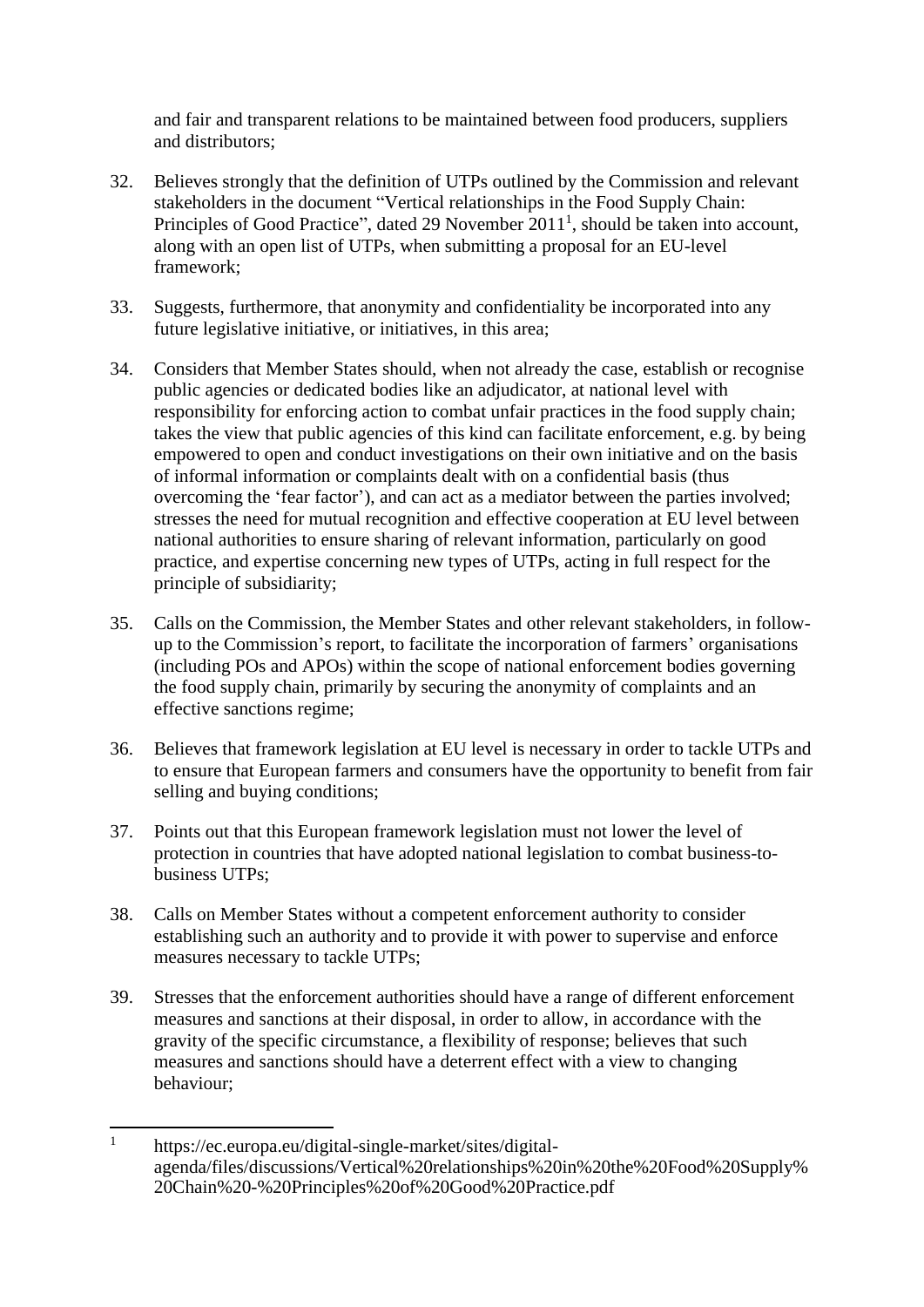- 40. Recalls that all Member States already have regulatory frameworks addressing UTPs; notes the recent regulatory action taken by some Member States, whereby they have introduced provisions supplementing national competition law, broadened the scope of application of the directives on UTPs by extending their provisions to cover B2B relations, and set up independent enforcement agencies; notes, however, that the different approaches taken in this regard by the Member States concerned has resulted in various degrees and types of protection against UTPs;
- 41. Notes that, in adopting measures to counter UTPs within the food supply chain, due account must be taken of the specific features of each market and the legal requirements that apply to it, the different situations and approaches in individual Member States, the degree of consolidation or fragmentation of individual markets, and other significant factors, while also capitalising on measures already taken in some Member States that are proving to be effective; takes the view that any proposed regulatory efforts in this area should ensure that there is relatively broad discretion to tailor the measures to be taken to the specific features of each market, in order to avoid adopting a 'one-size-fitsall' approach, and should be based on the general principle of improving enforcement by involving the relevant public bodies alongside the concept of private enforcement, thus also contributing to improving the fragmented and low level of cooperation that exists within different national enforcement bodies and to addressing cross-border challenges regarding UTPs;
- 42. Points out that the existing fragmented and low level of cooperation within different national enforcement bodies is not sufficient to address cross-border challenges regarding UTPs;
- 43. Calls on the Commission to assess the effectiveness and impact of regulatory and nonregulatory measures, with due account taken of all the possible implications for the various stakeholders and for consumer welfare, and of the policy mix indicated by respondents to the aforementioned Areté study, being a combination of voluntary initiatives and public enforcement (33 % of total answers) and specific legislation at EU level (32 %);
- 44. Is convinced that consumer awareness about agricultural products is fundamental to addressing the problems resulting from imbalances in the food supply chain, including UTPs; calls on all stakeholders involved in food supply chain management to step up transparency in the overall food supply chain and to increase consumer information through more appropriate product labelling and certification schemes, in order to enable consumers to make fully-informed choices about available products, and to act accordingly;
- 45. Calls on the Commission, in close cooperation with the Member States, to promote initiatives whereby consumers can be alerted to the risks of price dumping for primary producers, and expressly supports awareness-raising campaigns to that end in schools and training establishments;
- 46. Notes that, since 2009, it has adopted five resolutions on problems in the EU retail chain, including three specifically on imbalances and abuses within the food supply chain; further notes that during the same period the Commission has produced three communications and a Green Paper, and has commissioned two final reports on similar subjects; declares, therefore, that yet more analysis on the state of the food supply chain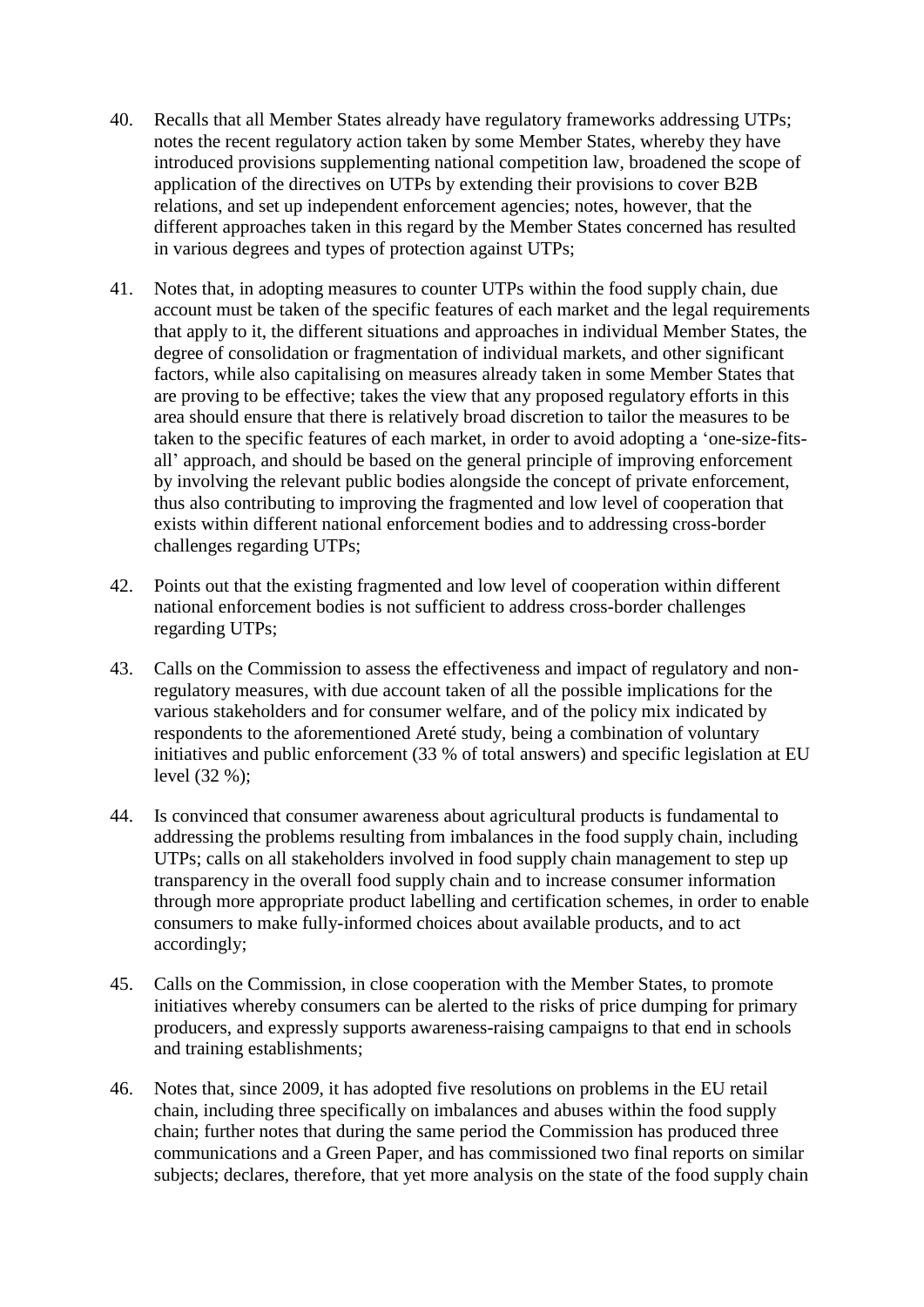will merely delay the pressing need for action to help farmers fight unfair trading practices;

- 47. Urges all parties in the food supply chain to consider standard contracts, and also new-generation contracts, whereby risks and benefits are shared;
- 48. Recognises that the reform of the common agricultural policy (CAP) and the new single common market organisation have introduced a number of measures aimed at addressing the bargaining power gap among farmers, the retail trade, the wholesale trade and SMEs in the food supply chain by supporting, in particular, the establishment and expansion of POs; stresses the importance of this supply-side cooperation;
- 49. Notes that Regulation (EU) No 1308/2013, which provides for the establishment of POs, is backed by financial incentives under the second pillar of the CAP; points out that the legal framework extends the scope for collective bargaining (in some sectors) and delivery contracts (in all sectors) to POs, associations of POs (APOs) and interbranch organisations, and also introduces temporary exemptions from certain competition rules in periods of severe market imbalance, subject to safeguards;
- 50. Urges the Commission to strongly promote this approach in order to increase the bargaining power of the primary producer and to encourage producers to join POs and APOs; underlines, in particular, the vulnerability of small and family farmers, who have the potential to create and support employment in isolated, remote and mountain regions;
- 51. Takes the view that strengthening and establishing producer organisations must go hand in hand with strengthening farmers' bargaining power in the food chain, in particular by giving them the right to have their contracts collectively bargained;
- 52. Calls for increased transparency and provision of information within the supply chain and for the strengthening of bodies and market information tools such as the European Food Price Monitoring Tool and the Milk Market Observatory, with a view to supplying farmers and POs with accurate and timely market data;
- 53. Is of the opinion that prices throughout the food supply chain should better reflect the value added by primary producers; calls, accordingly, for the retail price formation process to be as transparent as possible;
- 54. Points out that farmers in a number of Member States have secured a strong position in the food supply chain by establishing cooperatives which ensure that value added at the processing stage is channelled back to farmers, and considers it crucial that these cooperatives are not burdened with extra costs as a result of compulsory and costly red tape;
- 55. Urges producers and processors to work together to invest in innovation and increase the added value of their products;
- 56. Reminds the Commission that in December 2013 Parliament adopted an own-initiative report calling on the Commission to examine the possibility of independent enforcement with a view to addressing the 'fear factor' among primary producers; urges the Commission to consider this in its own report;